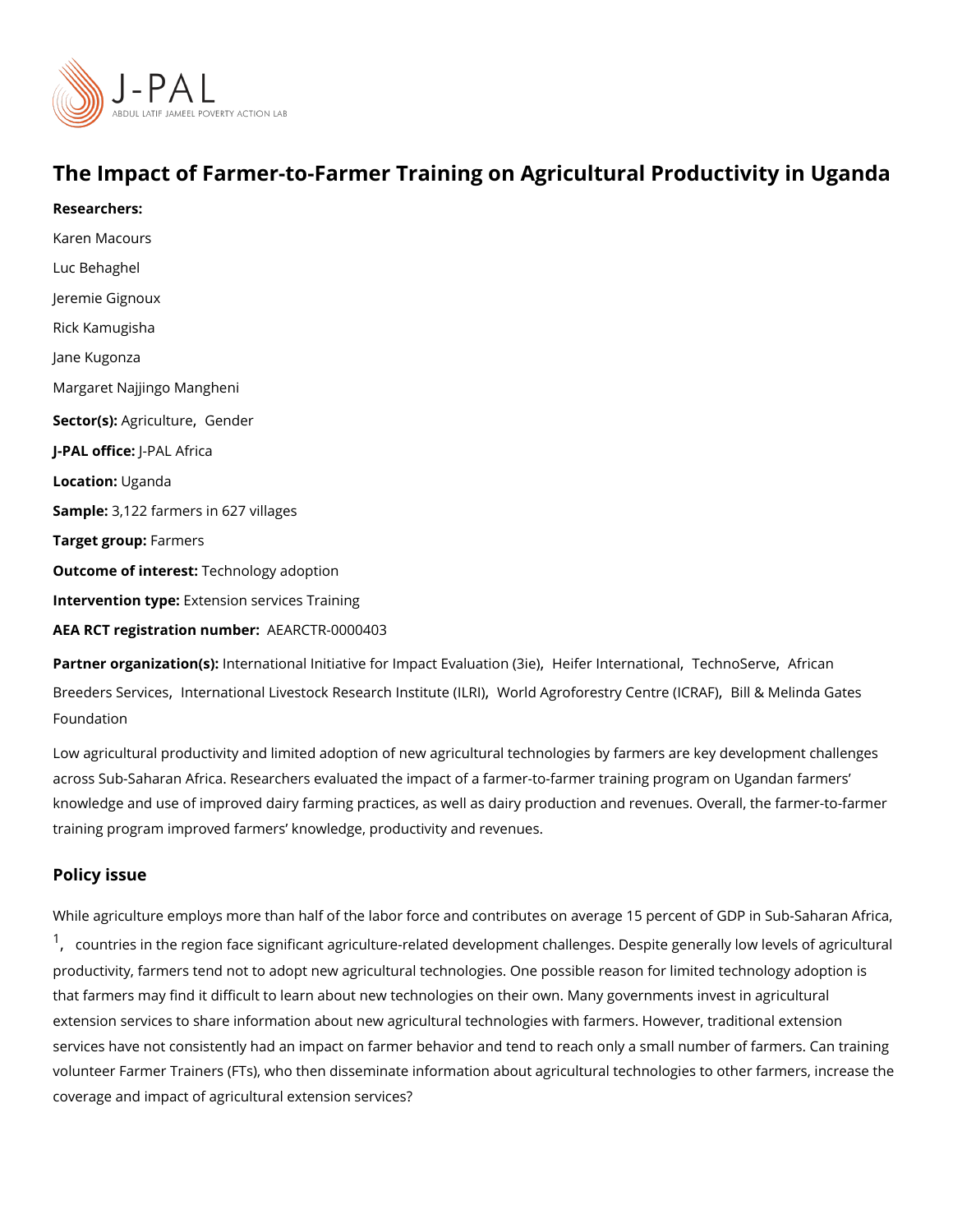#### Context of the evaluation

In Uganda, almost 70 percent of the labor force<sup>[2](#page-3-0)</sup>js bintron 2011 a begsricth hamrene in four agricu households had ever received agricultural extension services. Of those who had received than 80 percent were male-headed maddition to low coverage, extension services in Ugand been low-quality and poorly monitored.

The East Africa Dairy Development Project (EADD) is a program that aims to lift smallhold Tanzania out of poverty by boosting their milk production. One component of the program the World Agroforestry Center (ICRAF) trains volunteer Farmer Trainers on multiple stra cows. ICRAF instructs these Farmer Trainers (FTs) to train other farmers in their villages through demonstration plots and lessons. The farmer training program is complementary t which include investment in cooling tanks for milk and veterinary services.

The farmer training program was implemented in Uganda s Busoga region, which is predon cultivated by smallholder farmers. These farmers primarily focus on producing staple and sweet potatoes, and engage in dairy farming as a side activity. Before the intervention, fa knowledge on best practices for feeding dairy cows.

#### Details of the intervention

In partnership with ICRAF, researchers conducted a randomized evaluation to test the imp farmers knowledge and use of improved dairy farming practices, as well as dairy product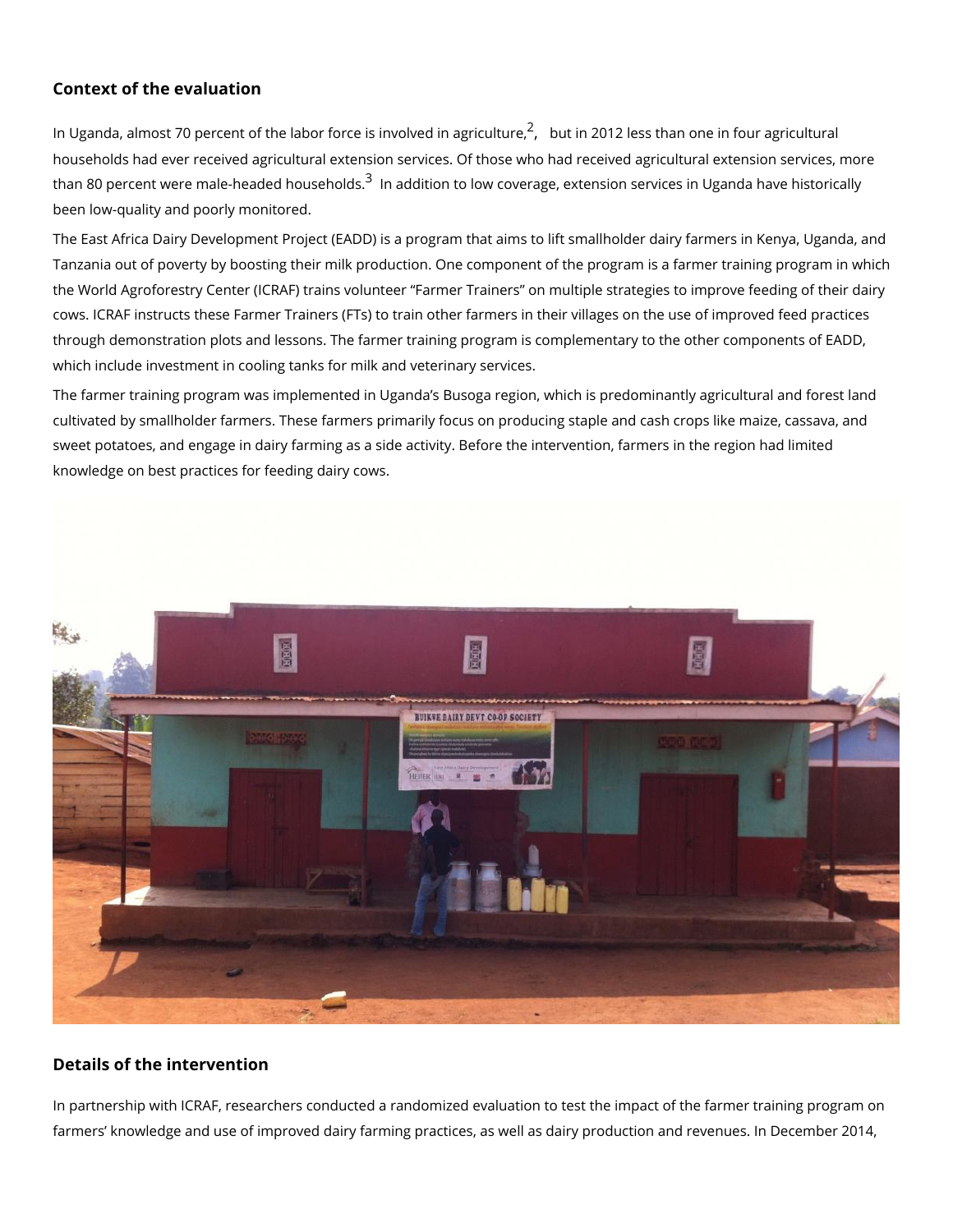the research team recruited one FT from each of the 627 villages where the program was being rolled out. The research team then used a public lottery to assign each FT to either the treatment group, who would be offered the farmer trainer program beginning in 2015, or the comparison group, who would be offered the program beginning in 2017 (after the conclusion of the randomized evaluation).

A second public lottery allocated FTs from the treatment group to either the standard program alone or some combination of three program variations:

- 1. Standard program: FTs in the standard program received an initial two-day training by ICRAF staff on the production and use of high-value animal feeds and feeding best practices. In addition, ICRAF staff shared advice on how to train other farmers and asked FTs to organize training sessions in their home villages. FTs also received three "refresher" trainings over the course of the two-year program.
- 2. Linkage variation: FTs who were assigned to the linkage variation received vouchers to pay for supplemental visits by trained extension agents. This variation was meant to increase the amount of training available to FTs.
- 3. Needs assessment variation: FTs in the needs assessment variation received an additional one-day training every six months, during which they were taught how to conduct needs assessments with their trainees and develop individual action plans for each farmer. This variation was meant to tailor information to the needs of each individual trainee.
- 4. Signpost variation: FTs in the signpost variation received a metal signpost to display at their front gate. The signpost included the name of the FT, his or her phone number, and space for the FT to write the number of training sessions they held and the number of trainees each month. This variation was meant to encourage FTs to hold more trainings, either because farmers would know how to request additional trainings or because the FTs could publicly share their success.

Researchers collected information on farmers' feeding practices, dairy production, and revenues before the program began, one year after the program started, and at the end of the program. They also conducted supplemental focus groups and interviews before, during, and after the program to gain more in-depth information on how the program was implemented and how farmers viewed the program.

## **Results and policy lessons**

Two years after the original FT training, both FTs and farmers in villages with trained FTs had increased knowledge of improved feeding practices and had adopted improved feeding practices, resulting in higher levels of milk production. Overall impacts were larger for trained FTs than for other farmers in their villages. The linkage and signpost variations both increased the impacts of the program on FTs' and farmers' productivity; the needs assessment variation only improved FTs' knowledge.

Impact on knowledge: FTs who received training from ICRAF scored 56 percent higher on a test measuring their knowledge of feeds and feeding practices than comparison group FTs (who had not yet received the training). FTs were able to pass on some of this knowledge; farmers who lived in villages with trained FTs scored 10 percent higher on the test than farmers in comparison villages.

Impact on farming activities: Farmers in villages with trained FTs reported using slightly more technologies than farmers in comparison villages; the trained FTs themselves increased the number of technologies used by more than half (from an average of 9.15 technologies among comparison FTs to 13.85 among trained FTs). Trained FTs also increased their expenditure on feeding practices.

Impact on production and revenues: Both farmers and trained FTs in treatment villages seem to have produced more milk than those in comparison villages, although the average effects are not statistically significant. Both the signpost and linkage variations increased farmers' milk production by 20 percent over the FT training without these additions. Trained FTs experienced increased